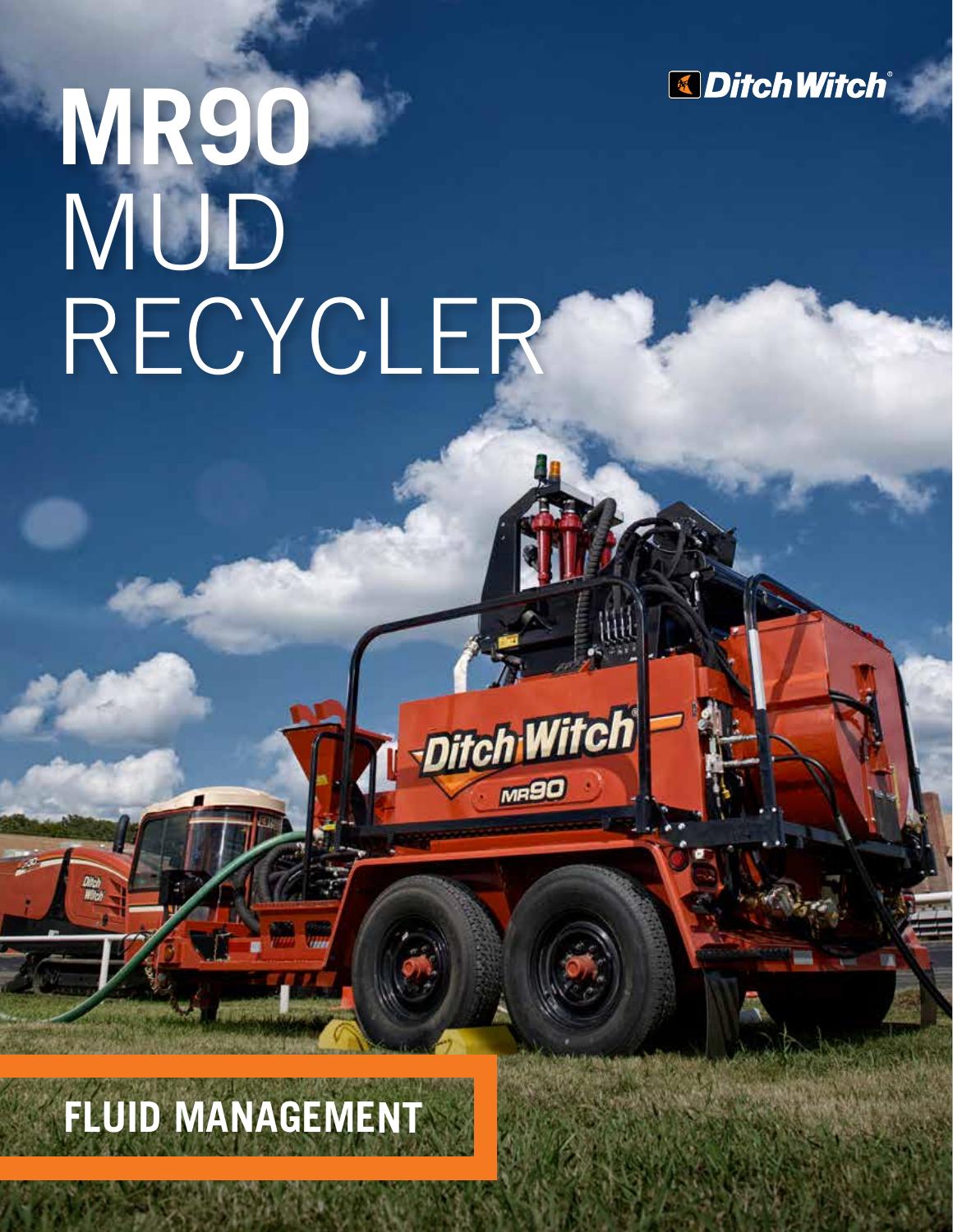## **MR90** MUD RECYCLER



1

9

24.8-hp (18.5-kW) Kubota® Tier 4 engine provides the power for recycling, supply to the drill and all hydraulic functions, including the shaker action.

3



110-gallon (416-L) clean tank and 340-gallon (1287-L) first-pass mud tank have 3-inch (7.6-cm) ports for vacuuming out mud.

300-gallon (1135-L) fresh water tank provides extra drilling fluid capacity and support for equipment cleanup.

Efficient Flowmax® pump controls fluid flow for mixing, cleaning and transfer of fluids to drill.

> Optional commercial-grade trailer (14,000 GVWR) has standard LED lights, hydraulic jack and tool storage for all operational components.

8

Hydraulic pit pump provides more than enough mud for recycling; automatic pit pump control (exclusive feature) prevents overflow.

MR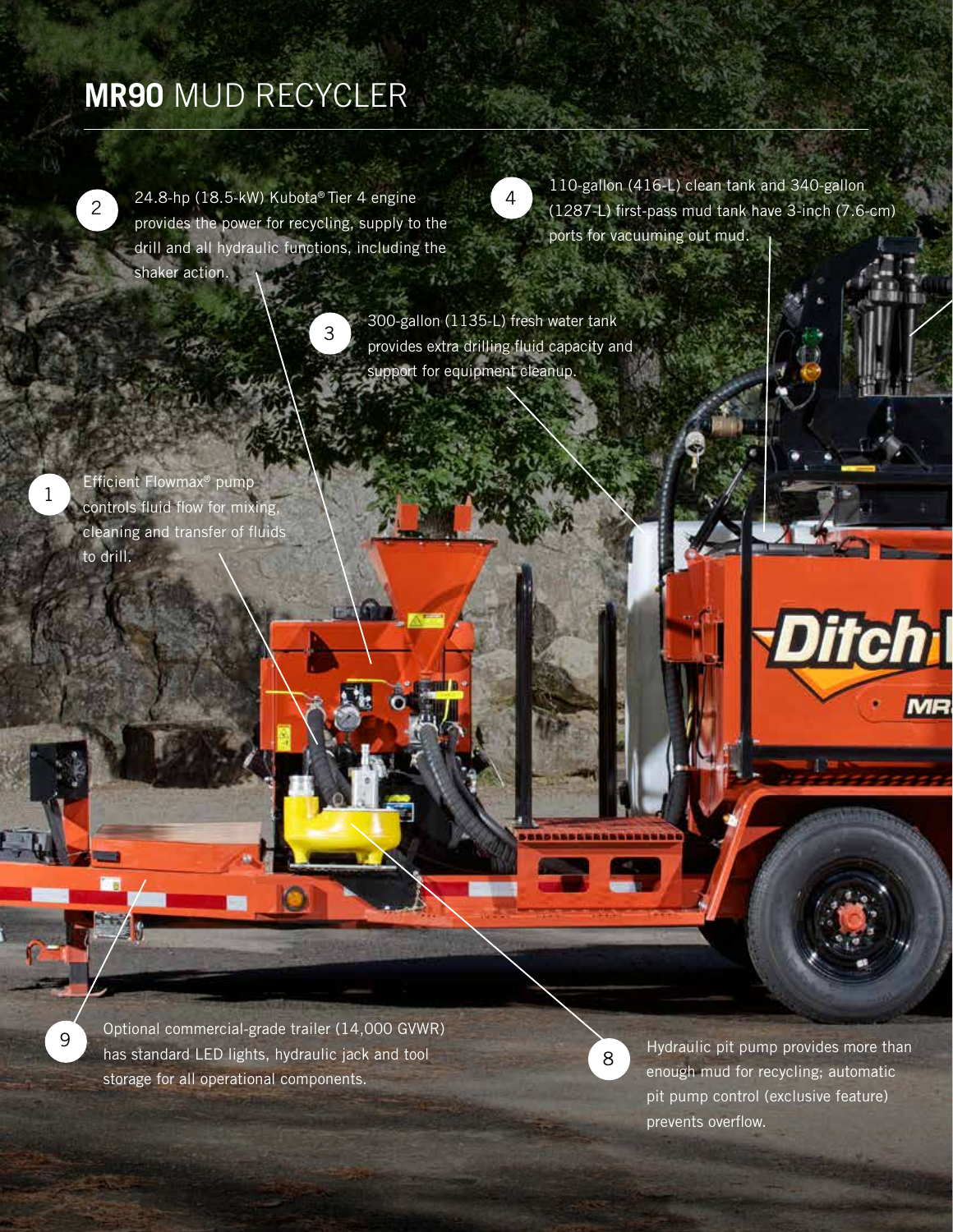Two-screen system plus six hydrocyclones produce extra-clean mud for reuse; features best-in-class hydraulic leveling screens and variable shaker speed.

6



Single-point operation simplifies performance without the need to move the unit; controls accessible from ground level or onboard catwalk.

By reclaiming, recycling and reusing drilling mud, you retain profits that others are literally throwing away. You'll profit even more with the Ditch Witch® MR90, the most advanced, most productive mud recycler on the market. The MR90 can mix and recycle drilling mud as well as handle spoils, for exceptionally costeffective production. Among its many exclusively cost-efficient features: It has the fastest setup time on the market and it's the only mud recycler you can transport full of fluid.

**WE'RE IN THIS TOGETHER.** 

Rear onboard spoils hopper catches all screened spoils; integral mixer allows drying additives to be mixed into the spoils and discharged.

7

5